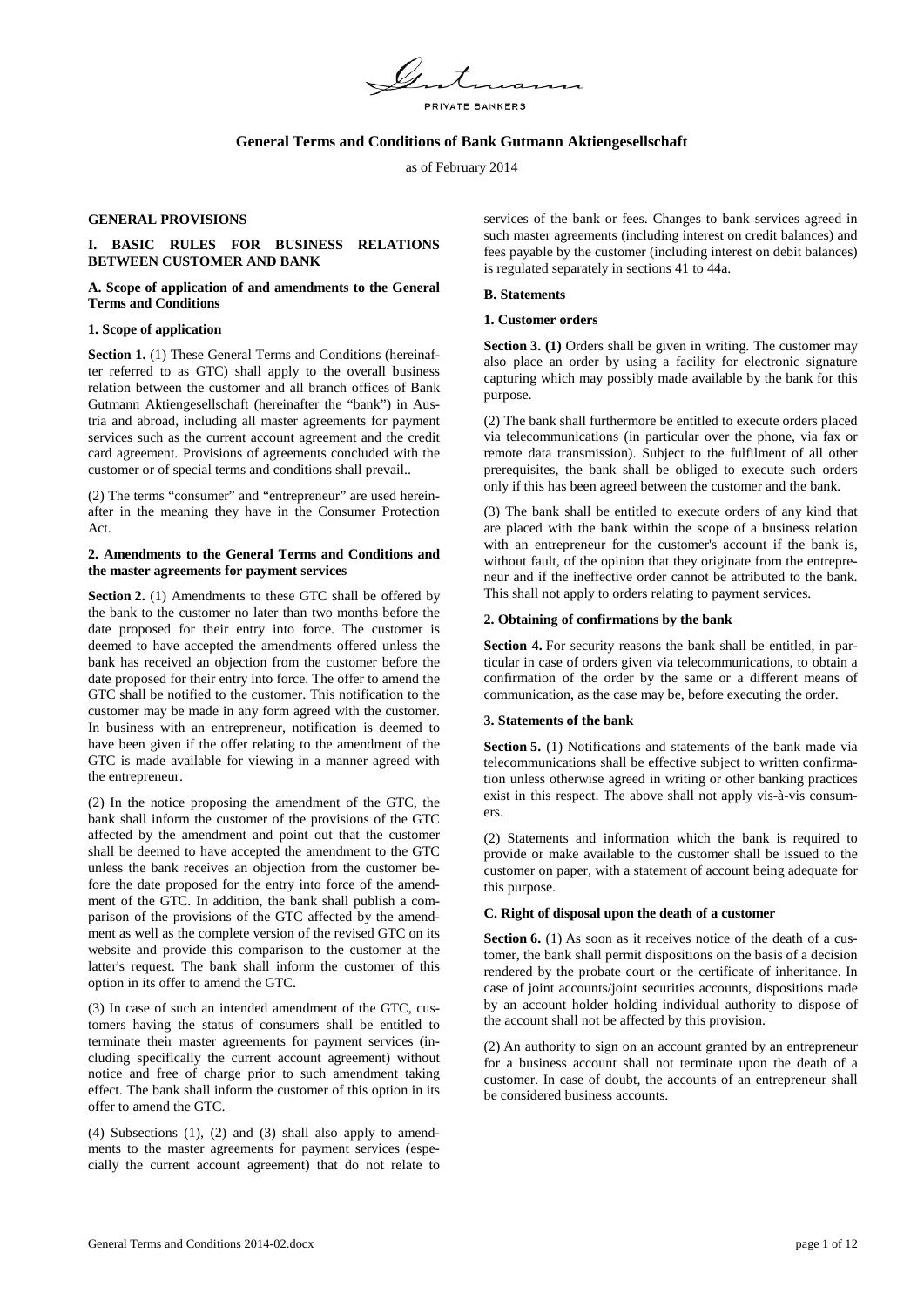

## **D. Obligations and liability of the bank**

### **1. Information duties**

**Section 7.** (1) Apart from the statutory duties to provide information, the bank shall have no other duties to provide information in addition to those stated in its terms and conditions unless separately agreed. For this reason, the bank shall not be obligated - unless there is a legal or contractual obligation - to inform the customer of any imminent losses in prices or exchange rates, of the value or worthlessness of objects entrusted to the bank, or of any facts or circumstances likely to affect or jeopardise the value of such objects, nor is it obligated to provide other advice or information to the customer.

(2) The obligations to inform provided for in sections 26 (1) to (4), 28 (1), 31 and 32 of the Austrian Payment Services Act shall not be applicable to entrepreneurs.

### **2. Execution of orders**

**Section 8.** (1) The bank shall execute an order which, due to its nature, requires the assistance of a third party, by calling in a third party in its own name. If the bank selects the third party, it shall be liable for diligent selection.

(2) The bank shall be obligated to assign claims vis-à-vis the third party, if any, to the customer upon his/her request.

**Section 9.** Further to section 8 of these GTC, with regard to payment services within the European Economic Area (EEA) in euros or in any other currency of an EEA member state, the bank shall be liable to consumers (but not entrepreneurs) for the proper execution of the credit transfer until receipt by the payee's payment service provider (section 37a of these GTC).

### **E. Obligations to co-operate and customer's liability**

### **1. Introduction**

**Section 10.** In his/her dealings with the bank the customer shall, in particular, observe the obligations to co-operate stated below. Any violation thereof shall lead to an obligation to pay damages on the part of the customer or to a reduction in his/her claims for damages vis-à-vis the bank.

#### **2. Notification of important changes**

#### **a) Name or address**

**Section 11.** (1) The customer shall notify the bank immediately in writing of any changes in his/her name, company name, address or the service address advised by him/her.

(2) If the customer fails to notify changes in the address, written communications of the bank shall be deemed received if they were sent to the address most recently advised to the bank by the customer.

### **b) Power of representation**

**Section 12. (1)** The customer shall immediately notify the bank in writing of any cancellation or of changes to any power of representation advised to it, including an authority to operate and sign on an account (sections 29 and 30), and shall provide appropriate documentary evidence in this regard.

(2) Any power of representation advised to the bank shall continue to be effective until written notification of cancellation of the same or of a change in its current scope, unless the bank had knowledge of such cancellation or change or was not aware thereof due to gross negligence. In particular, the above shall apply even if the cancellation or change in the power of representation is registered in a public register and was duly published.

### **c) Capacity to enter into legal transactions; dissolution of the company**

**Section 13.** The bank shall immediately be notified in writing of any loss of or reduction in the customer's capacity to enter into legal transactions. If the customer is a company or legal entity, dissolution of the same shall be immediately notified to the bank.

### **3. Clarity of orders**

**Section 14.** (1) The customer shall ensure that his/her orders to the bank are clear and unambiguous. Modifications, confirmations or reminders shall expressly be marked as such.

(2) If the customer wishes to give special instructions to the bank regarding the execution of orders, he/she shall inform the bank thereof separately and explicitly, and in case of orders given by means of forms, the instructions shall be given separately, i.e. not on the form. This shall apply especially if the execution of the order is extremely urgent or subject to certain periods and deadlines.

### **4. Due care and diligence in using means of telecommunication; payment instruments**

**Section 15.** When placing orders or other statements via telecommunications, the customer shall take reasonable precautions in order to avoid transmission errors and misuse. This provision shall not apply to orders and statements issued by the customer in relation to payment services.

**Section 15a.** (1) When using payment instruments in accordance with the agreement to place orders with the bank, the customer shall take all reasonable precautions to protect the personalised security features against unauthorised access and to report any loss, theft, misuse, or any other unauthorised use of the payment instrument without delay to the bank or to a body specified by the bank as soon as he/she has become aware of the above. Any obligations resulting from special terms and conditions shall not be affected thereby. Entrepreneurs shall be liable for any losses sustained by the bank due to violations of these duties of care and diligence without limitation in case of negligence on the part of the entrepreneur.

(2) The bank shall be entitled to block payment instruments issued to the customer whenever

- this is justified by objective reasons relating to the security of the payment instrument, or
- unauthorised or fraudulent use of the payment instrument is suspected, or
- there is a significantly increased risk that the customer will fail to meet his/her payment obligations under a credit line associated with the payment instrument.

The bank shall notify the customer prior to, but in any event immediately after, such blocking using the means of communication agreed with the customer and indicate the reasons for such blocking, unless notification of the blocking or of the reasons for the blocking would violate a judicial or administrative order or would run counter to Austrian or Community legislation or objective security considerations.

(3) The provisions of this section shall also apply to instruments that in accordance with an agreement may be used outside of payment services for placing an order with the bank.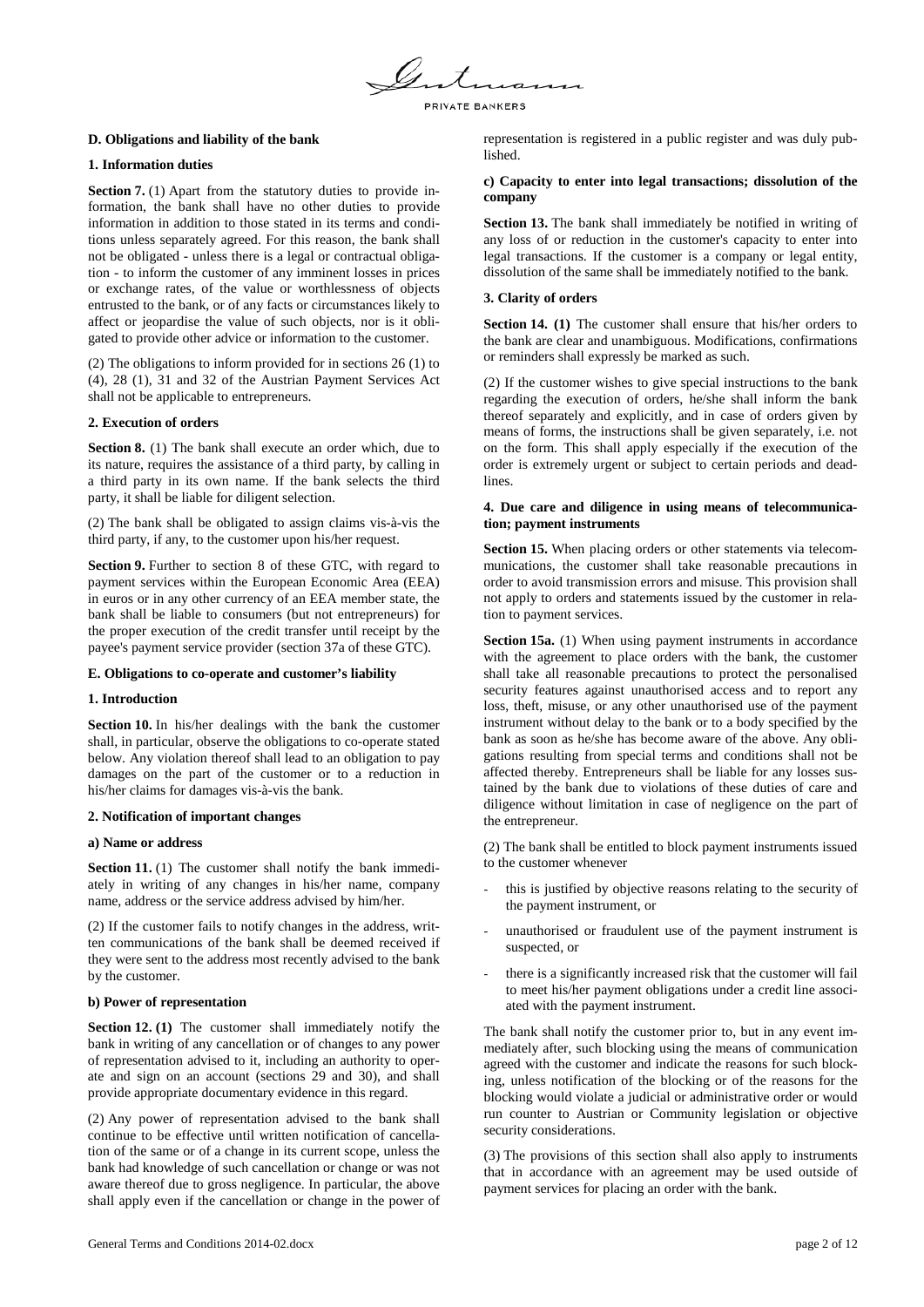

### **5. Raising of objections**

**Section 16.** (1) The customer shall check statements of the bank not relating to payment services (such as confirmations of orders placed concerning financial instruments and communications about their execution and confirmations of trades; statements of account, closing statements and any other accounts relating to lending and foreign currency transactions, securities accounts statements and/or statements of securities accounts) for their completeness and correctness and shall raise objections, if any, without delay.

(2) If the bank receives no written objections against these statements within a period of two months, the bank's statements shall be deemed approved. In each case, the bank shall inform the customer about the significance of his/her behaviour at the beginning of the period.

(3) In case of debit entries having been made to the customer's current account as a result of an unauthorised or erroneous executed payment transaction, the customer shall be entitled to obtain a correction by the bank in any event if he/she notifies the bank immediately after detection of such unauthorised or erroneous execution of a payment transaction, but no later than 13 months after the debit date. This time limitation shall not apply if the bank has failed to provide the customer the information pursuant to section 37 (9) of these GTC regarding the payment transaction or failed to give the customer access to such information. This provision shall not exclude any of the customer's other rights to corrections.

### **6. Notification in case of non-receipt of communications**

**Section 17.** The customer shall notify the bank immediately if he/she does not receive regular communications from the bank (such as closing statements or statements of securities) or other communications or deliveries from the bank which the customer would have had to expect in his/her circumstances within the period of time normally to be expected with respect to the agreed form of transmission. This shall not apply to communications and deliveries relating to payment services.

### **7. Translations**

**Section 18.** Any foreign-language instruments shall be presented to the bank also in a German translation of a courtappointed and certified translator if the bank so requires.

### **F. Place of performance; choice of law; legal venue**

### **1. Place of performance**

**Section 19.** The place of performance for both parties shall be the offices of that branch of the bank with which the transaction was concluded. This shall not be applicable for payments that are payable to the bank by a consumer.

### **2. Choice of law**

**Section 20.** All legal relations between the customer and the bank shall be subject to Austrian law.

### **3. Legal venue**

**Section 21.** (1) Legal actions of an entrepreneur against the bank may only be taken in the court having subject-matter jurisdiction at the place of the bank's registered office. This shall also be the legal venue in case of legal actions of the bank against an entrepreneur, with the bank being entitled to assert its rights in every court having local jurisdiction and jurisdiction over the subject-matter.

(2) The general legal venue in Austria provided for by law in case of legal actions of a consumer or against a consumer regarding agreements with a bank shall remain the same even if the consumer, after conclusion of the agreement, transfers his/her domicile abroad and Austrian court decisions are enforceable in that country.

### **G. Termination of the business relation**

### **1. Ordinary termination in business relations with entrepreneurs**

**Section 22.** (1) Unless an agreement has been concluded for a definite period of time, the bank and the customer may terminate the entire business relation or individual parts thereof (including loan agreements and master agreements for payment services, including specifically current account agreements) at any time subject to a reasonable notice period. Fees paid in advance will not be reimbursed.

#### **2. Ordinary termination in business relations with consumers**

**Section 22a.** (1) A customer may terminate a master agreement for payment services, including specifically the current account agreement, at any time free of charge subject to a notice period of one month. The right to terminate a master agreement for payment services, including specifically the current account agreement, free of charge and without notice in response to a change in the GTC or in a master agreement for payment services, including specifically the current account agreement (section 2), proposed by the bank shall remain unaffected thereby.

(2) Open-ended loan agreements may be terminated by the customer free of charge at any time upon one month's notice.

(3) Any other open-ended contracts concluded with the bank may be terminated by the customer at any time subject to a reasonable notice period.

(4) The bank may terminate master agreements for payment services, including specifically current account agreements and loan agreements concluded for an indefinite time period upon two months' notice.

(5) Any other open-ended contracts may be terminated by the bank at any time subject to a reasonable notice period.

### **2. Termination for important reason**

**Section 23.** (1) The bank and the customer shall be entitled to terminate the entire business relation or individual parts thereof at any time with immediate effect for important reason notwithstanding any agreements entered into for definite periods of time.

(2) Important reasons entitling the bank to termination are, in particular, if

- the financial situation of the customer or of a co-debtor deteriorates or is put at risk,
- the customer furnishes information about his/her financial situation or other facts and circumstances which is incorrect in important aspects, or
- the customer fails or is unable to fulfil an obligation to provide or increase collateral

and the fulfilment of obligations vis-à-vis the bank is jeopardised as a result.

#### **3. Legal consequences**

**Section 24.** (1) Upon termination of the entire business relation or individual parts thereof the amounts owed thereunder will imme-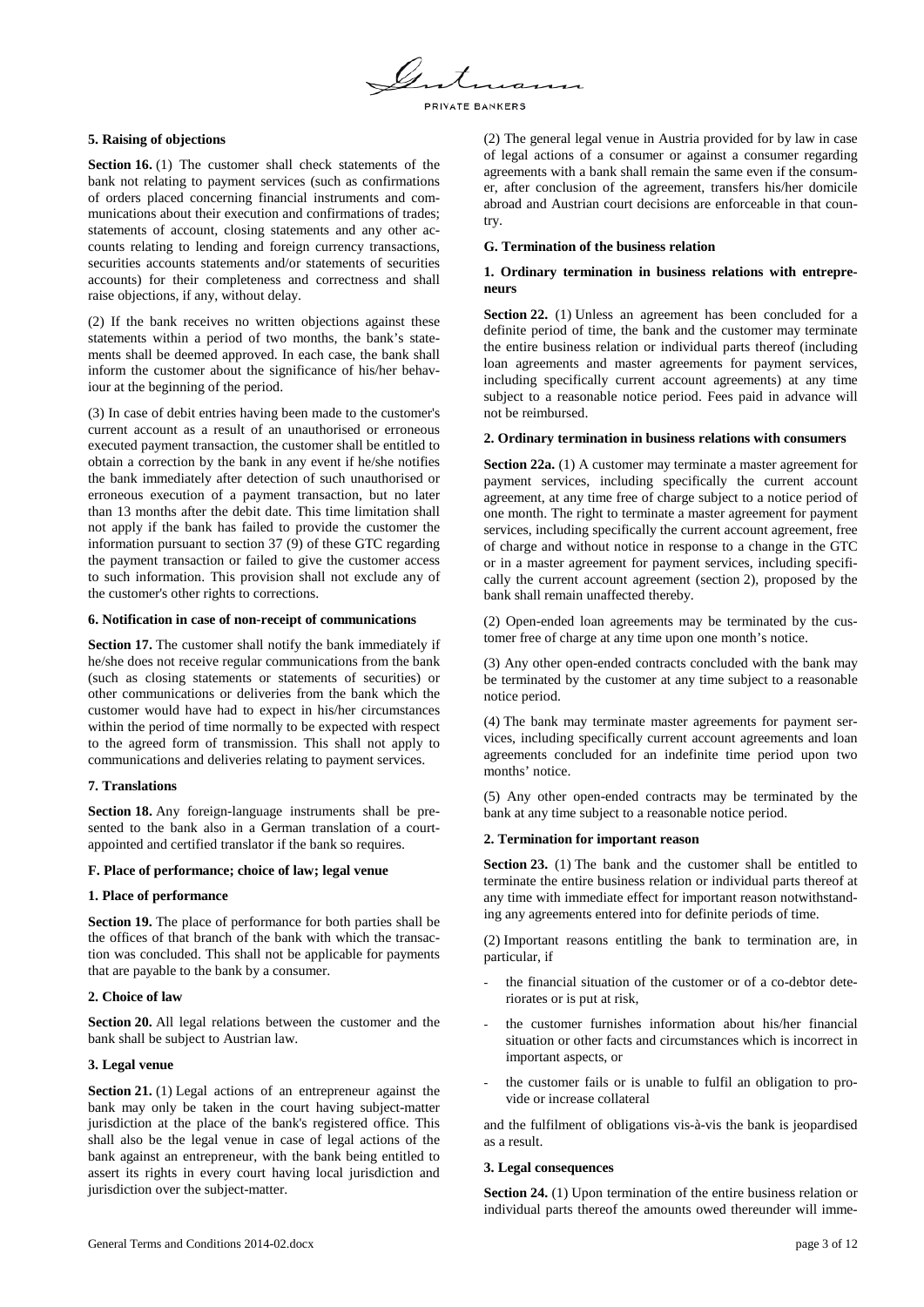

diately become due and payable. In addition, the customer shall be obliged to release the bank from all liabilities assumed for him/her.

(2) In addition, the bank shall be entitled to terminate all liabilities assumed for the customer and to settle the same on behalf of the customer as well as to immediately redebit amounts credited subject to collection. Claims arising from securities, in particular bills of exchange or cheques, may be asserted by the bank until potential debit balances, if any, are covered.

(3) In the event of termination of the entire business relation or individual parts thereof or of individual business relations, the bank shall reimburse customers having the status of consumers fees paid in advance for payment services for a certain time period on a prorated basis.

(4) These GTC shall continue to apply even after termination of the business relation until complete settlement.

### **II. BANK INFORMATION**

### **Bank information**

**Section 25.** General information about the financial situation of an enterprise as is customary in banking practice will only be provided in a non-binding manner and, vis-à-vis entrepreneurs, only in writing unless an obligation to provide such information exists.

### **III. OPENING AND KEEPING OF ACCOUNTS AND SECURITIES ACCOUNTS**

### **A. Scope of application**

**Section 26.** Unless otherwise provided, the following regulations regarding accounts shall also apply to securities accounts.

# **B. Opening of accounts**

**Section 27.** When opening an account the future account holder shall prove his/her identity. Accounts shall be kept under the name of the account holder or the company name together with an account number.

# **C. Specimen signatures**

**Section 28.** Persons who are to be authorised to operate or sign on an account or securities account shall deposit their signatures with the bank. Based on the signatures deposited, the bank shall permit written disposition within the scope of the account.

# **D. Authority to operate and sign**

# **1. Authority to operate**

**Section 29.** (1) Only the account holder shall be entitled to make dispositions regarding the account. Only persons whose power of representation is provided for by law or persons who hold an express written power of attorney to operate the account shall be entitled to represent the account holder. They shall be obliged to prove their identity and power of representation.

(2) In the case of powers of attorney issued as a precaution (in particular when a person becomes legally incapacitated) whose effectiveness has been recorded in the Austrian Central Register of Powers of Representation, a general power of attorney to operate the accounts of the grantor of the power of attorney shall suffice.

### **2. Authority to sign**

**Section 30.** (1) The account holder may expressly and in writing grant third parties authority to sign on an account. The authorised signatory shall provide the bank with proof of his/her identity. The authorised signatory shall only be entitled to make and revoke dispositions on the account.

(2) The authority to sign on a securities account also includes the power to buy and sell securities within the scope of the coverage available and in accordance with the investment objectives, risk tolerance and financial situation of the securities account holder determined - to the extent required - pursuant to the Austrian Securities Supervision Act.

### **E. Special types of accounts**

### **1. Sub-account**

**Section 31.** An account may also include sub-accounts. Even if they are given sub-account names, the account holder shall be exclusively entitled and obligated vis-à-vis the bank in connection with the same.

### **2. Escrow account**

**Section 32.** In case of escrow accounts the escrow agent shall be exclusively entitled and obligated vis-à-vis the bank as account holder.

## **3. Joint account**

**Section 33.** (1) An account may also be opened for several account holders (joint account). Dispositions regarding the claim underlying the account, in particular the closing thereof and the granting of authority to sign, may only be made by all account holders jointly. In individual cases, every account holder may be represented by a duly authorised representative.

(2) All account holders shall be liable jointly and severally for obligations arising from the account.

(3) Unless expressly agreed otherwise, each joint account holder shall have individual power to make dispositions regarding the account. This power includes the authority to buy and sell securities within the scope of the coverage available and in accordance with the joint investment objectives, joint risk tolerances and financial situation of all security account holders determined - to the extent required - pursuant to the Austrian Securities Supervision Act. Such authority shall, however, be terminated upon the express objection of another account holder. In such case, the joint account holders shall only be authorised to act jointly.

(4) Authorisations to sign may be revoked by each individual joint account holder.

### **Section 34.** deleted

### **4. Foreign currency account**

**Section 35.** (1) If the bank keeps a foreign currency account for the customer, transfers in the respective foreign currency shall be credited to such account unless a different transfer instruction has been given. If no foreign currency account exists, the bank shall be entitled to credit foreign currency amounts in national currency unless expressly instructed to the contrary by the customer. The amount shall be converted at the conversion rate of the day on which the amount in foreign currency is at the bank's disposal and may be used by it.

(2) Holders of credit balances in foreign currency shall bear, pro rata up to their respective credit balances, any and all financial and legal consequences and losses affecting the total credit balance in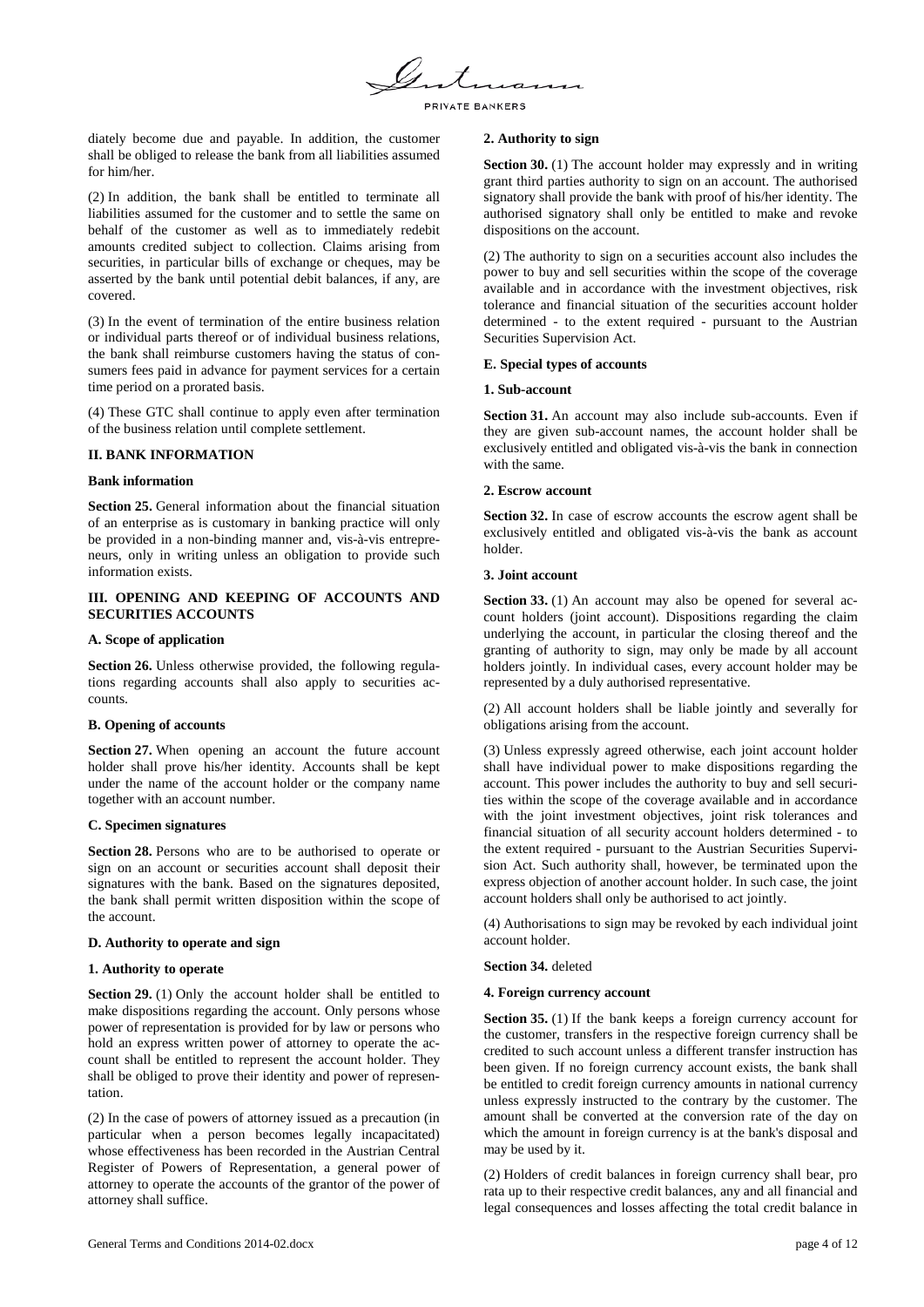

the respective currency held by the bank in Austria and abroad which were caused by measures or events for which the bank is not responsible.

### **F. Balancing of accounts and lists of securities**

**Section 36.** (1) Unless otherwise agreed, the bank shall balance accounts on an annual basis. All interest accrued and fees charged in a year form part of the closing balance, which in turn will carry further interest ("compound interest"). Statements of securities shall be prepared once a year.

(2) The statement of account including the closing balance/the statement of securities shall be kept available for the customer at the bank's branch office keeping the account/securities account.

# **IV. GIRO TRANSACTIONS**

### **A. Credit transfer orders**

**Section 37.** (1) When making credit transfer orders to a payee whose account is kept by a payment service provider in Austria, in other countries of the European Economic Area (EEA) or in Switzerland, the customer shall identify the payee by his/her International Bank Account Number (IBAN). If the payee's payment service provider is based in an EEA member country other than Austria or Switzerland, then the payee's payment service provider's Bank Identifier Code (BIC) must be specified in addition to the IBAN until 31 January 2016.

(2) When making credit transfer orders to a payee whose account is kept by a payment service provider outside the EEA or Switzerland, the customer shall identify the payee as follows:

- by providing the payee's name and account number and either the name, sort code or BIC of the payee's payment service provider; or
- by providing the payee's IBAN and the BIC of the payee's payment service provider.

(3) **The IBAN and BIC details to be provided by the customer in accordance with subsections (1) and (2) constitute the payee's unique identifier on the basis of which the credit transfer is carried out**. **Any further payee details, including the payee's name, are not part of this unique identifier and will not be taken into account when the transfer is carried out.**

(4) The designated purpose stated in the credit transfer order is in any case irrelevant to the bank.

(5) Acceptance of a credit transfer order by the bank alone shall not lead to any rights of a third party vis-à-vis the bank.

(6) The bank shall be obliged to execute a credit transfer order only if sufficient funds to cover the total amount are available in the customer's account stated therein (credit balance, overdraft facility).

(7) Transfer orders received by the bank (section 37a) may not be unilaterally revoked by the customer. If a later date of execution has been agreed for a transfer order, it shall become irrevocable only upon expiration of the business day immediately preceding the execution date.

(8) If the bank refuses execution of a transfer order, the bank shall notify the customer as soon as possible in the form agreed with the customer, but in any event within the time periods named in section 37a (3) and (4), about the reasons for such refusal and about ways to amend the transfer order to allow for a future execution. A reason for such refusal shall only be provided if this does not constitute a violation of Austrian or Community law or of orders issued by a court or an administrative authority. Transfer orders refused by the bank for justified reasons shall not trigger the execution deadlines stipulated in Section 37a of these GTC.

(9) Information about executed transfer orders (reference, amount, currency, fees, interest, exchange rate, value date of the debit entry) as well as any other payments debited to the customer's account, particularly in relation to direct debit orders and direct debit authorisation schemes, shall be provided to customers having the status of consumers - unless already shown for the relevant transaction in the statement of account - on a monthly basis.

### **Execution deadlines**

**Section 37a.** (1) Payment orders received by the bank after the deadlines ("cut-off-times") specified by the bank for the respective type of payment near the end of the business day and to be notified to the customer or on a day which is not a business day shall be treated as if received on the subsequent business day. In addition, the bank shall publish these deadlines in the "Client Information of Bank Gutmann Aktiengesellschaft pursuant to ZaDiG, the Austrian Payment Services Act", which it shall make available electronically on its website. A business day shall be any day on which the bank is open for business as required for the execution of payment transactions.

(2) If the customer making a payment order and the bank agree that execution of a payment order should commence on a specific date or at the end of a specific period or on the day on which the customer provides the bank with the relevant amount of money, then the agreed date shall be deemed the date of receipt. If the agreed date is not a banking day, the payment order shall be treated as received on the following business day.

(3) The bank shall ensure that after the point in time of receipt the amount of the payment transaction will be received by the payee's payment service provider no later than by the end of the following business day (in case of paper-initiated payment transactions by the end of the second business day that follows ). This subsection shall apply only to payment transactions made in euros within the European Economic Area ("EEA").

(4) The execution period specified in subsection 3 shall not exceed four business days in case of payment transactions made within the European Economic Area that are not denominated in euros but in another currency of an EEA Member State.

# **B. Credit entries and right to cancel**

**Section 38.** (1) In case of a valid existing current account agreement, the bank shall be obliged and irrevocably entitled to accept amounts of money on behalf of the customer and credit the same to his/her account. Even after termination of the current account agreement the bank shall be entitled to accept amounts of money on behalf of the customer to the extent that obligations of the customer exist in connection with the account. Any order to provide a customer with an amount of money shall be executed by the bank by crediting the amount to the payee's account unless otherwise indicated in the order.

(2) Information about credit transfers credited to his/her account (reference, amount, currency, charges, interest, exchange rate, value date of the credit entry) shall be provided to customers having the status of consumers - unless already shown for the relevant transaction in the statement of account - on a monthly basis.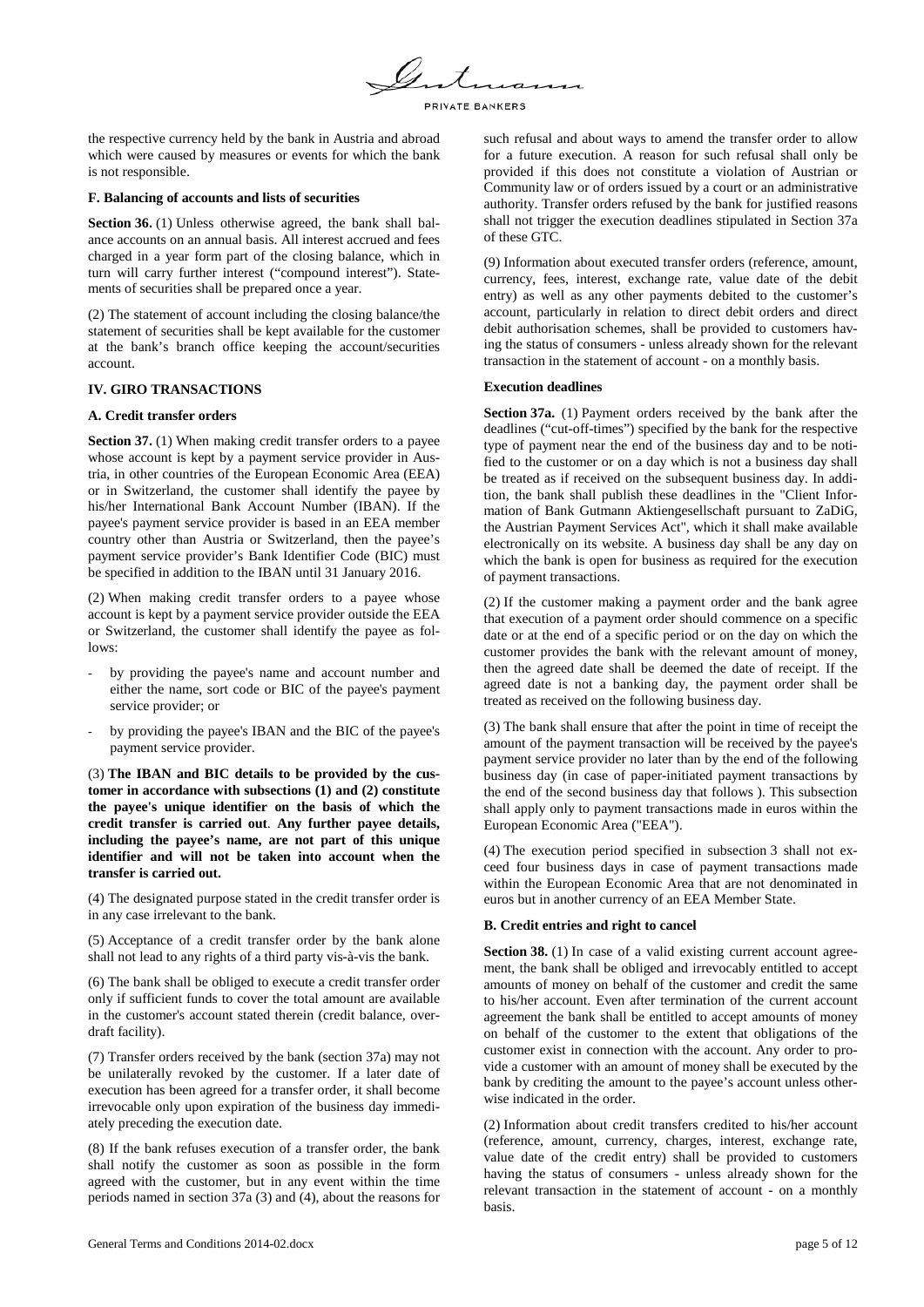

(3) The bank shall be entitled to deduct its charges for the relevant transfer from the amount to be credited. The bank shall show the transferred amount and deducted charges separately.

(4) When cash is paid into a consumer's current account held with the bank in the currency of the relevant current account, the bank shall ensure that the amount is made available and effectively booked without delay upon receipt. If the account holder is an entrepreneur, the amount shall be made available and effectively booked to the payee's account no later than on the business day following receipt of the amount.

(5) The bank shall be entitled to cancel any credit entries made due to an error on its part at any time. In other cases, the bank will cancel the credit entry only if the ineffectiveness of the credit transfer order is clearly proven to it. The right to cancel shall not be eliminated by any balancing of the account effected in the meantime. If the right to cancel exists, the bank may deny disposal over the amounts credited.

### **C. Credit entry - subject to collection**

**Section 39.** (1) If the bank credits amounts it has to collect on behalf of the customer (in particular, within the scope of collecting cheques, bills of exchange and other securities, debit notes, etc.) or which are to be transferred to the customer's account, to the customer's account before the amount to be collected or transferred is received by the bank, the credit entry shall be made subject to the actual receipt of the credited amount by the bank. This shall also apply if the amount to be collected should be payable to the bank.

(2) Due to this reservation, the bank shall be entitled to reverse the credit entry by means of a simple entry if the collection or the credit transfer has failed or if due to the financial situation of a debtor, intervention by a public authority or for other reasons it is to be expected that the bank will not obtain the unrestricted right of disposition over the amount to be collected or transferred.

(3) The reservation may also be exercised if the amount credited was collected or transferred from abroad and the bank is re-debited the amount by a third party pursuant to foreign law or on the basis of an agreement entered into with a foreign bank.

(4) While the reservation is in force, the bank shall also be entitled to deny the customer the right to dispose of the credited amounts. The reservation will not be eliminated by the balancing of accounts.

### **D. Debit entries**

**Section 40.** (1) In the event of transfer orders, debit entries shall be deemed to constitute notice of execution only if the debit entry is not reversed within two banking days (Section 37a (1) of these GTC).

(2) Cheques and other payment orders as well as debit entries are deemed collected/cashed/honoured if the debit entry has not been cancelled on the debited account of the customer within two banking days unless the bank has informed the presenter or paid him/her the amount in cash already prior thereto.

### **E. Direct debit authorisations schemes and direct debit orders**

**Section 40a.** (1) The customer agrees to his/her account being debited with amounts collected by third parties authorised by him/her from the account he/she holds with the bank. Such approval may be revoked by the customer at any time in writing. Such revocation shall take effect from the business day following receipt by the bank. In the same way, starting from 1 February 2014, the customer may instruct the bank that the customer's consent to debit collection by an authorised third party is limited to a certain amount or a certain periodicity, or both.

(2) If at the time of a debit the bank had received a relevant order from the customer to pay from the customer's account amounts collected by a third party specified in such order ("direct debit order"), the bank must meet the request of a customer who is a consumer to reverse the debiting of the amount collected from his/her account with the same value date. The above shall not apply if the bank is able to prove that the bank or the payee had in an agreed manner provided or made available information about the upcoming debit to the customer no later than four weeks prior to the due date. The bank must have received the customer's request for reversal of the debit within eight weeks from the date of such debit. Entrepreneurs shall not be entitled to make such a request.

(3) If at the time of a debit the bank had not received a direct debit order from the customer ("direct debit authorisation scheme"), the bank shall meet the request of a customer (including entrepreneurs) received within eight weeks from the date of the debit, to reverse the debiting from his/her account.

(4) A justified request by a customer to reverse a debit entry shall be met within ten business days.

# **V. CHANGES TO FEES AND SERVICES AND REIMBURSEMENT OF EXPENSES**

#### **A. Changes to fees and services in business with entrepreneurs**

**Section 41.** (1) In business with entrepreneurs, the bank may change fees for permanent services to be provided by the bank or the customer (including credit and debit interest on current and other accounts, account-keeping fee, etc.), taking into account all relevant circumstances (in particular, changes in the legal and regulatory framework, changes in the money or capital markets, changes in refinancing costs, changes in personnel and administrative expenses, changes in the Consumer Price Index, etc.) at its reasonable discretion. The same shall apply to changes to other services provided by the bank due to a change in legal requirements, the security of bank operations, technological development or a substantial decline in the use of a service resulting in a significant impairment of cost recovery.

(2) Any changes beyond those specified in subsection 1 to services by the bank or fees payable by the customer, the introduction of new remunerable services and of new fees for services previously agreed, shall be offered to the customer by the bank no later than two months prior to the date of their proposed entry into force, defining the changes proposed and/or the services or fees to be introduced. The customer is deemed to have accepted the changes offered and the services and fees to be introduced unless the bank has received a written objection from the customer before the effective date proposed. The offer to change and/or introduce services or fees shall be notified to the customer. Such notification to the customer may be made in any form agreed with the customer. Notification is deemed to have been given if the offer relating to the change and/or introduction of services and fees is made available for viewing in a manner agreed with the customer. In its notice offering the change and/or introduction of services or fees, the bank shall inform the customer that the customer will be deemed to have accepted the change or introduction unless the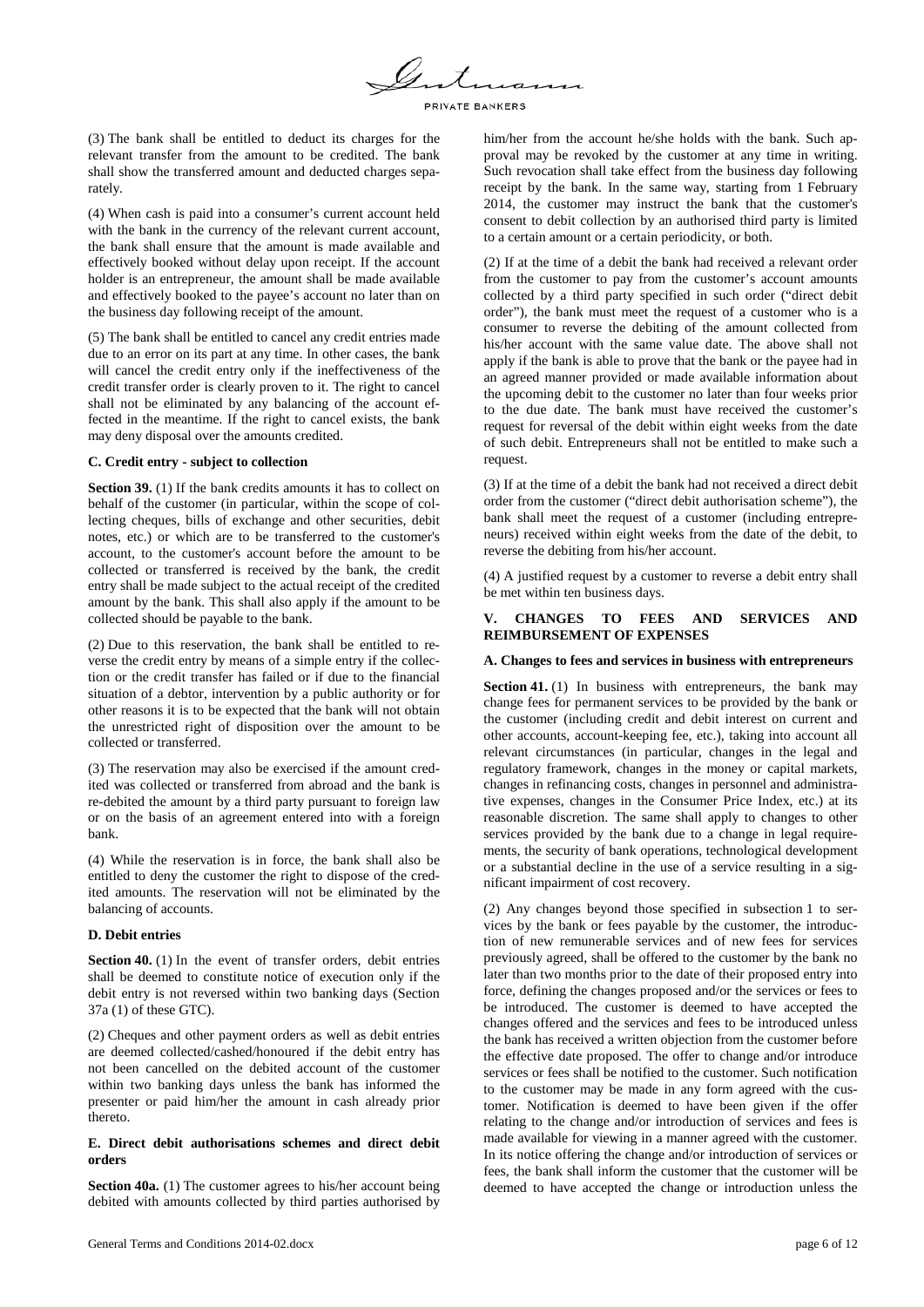

bank has received a written objection from the customer before the effective date proposed for the change or introduction.

### **B. Changes to fees charged to consumers outside of payment services (except interest on debit balances)**

**Section 42.** (1) In transactions with consumers, fees (except interest) for permanent services rendered by the bank outside of payment services (e.g. safekeeping fees, account-keeping fees for accounts not used for payment services, safe deposit box rental fees) will be changed, unless otherwise agreed, in accordance with the increase or decrease of the national Consumer Price Index 2006 (VPI) as determined and published by Statistik Austria or in accordance with any Index replacing the Consumer Price Index 2006 (VPI), with commercial rounding of amounts to full cents. The calculation of such changes shall be based on the VPI value of 100 for the year 2006. Changes shall be based on the average development of the VPI during the preceding calendar year and shall be effected at 1st of July of the following year. If, for whatever reason, fees are not increased even though the bank would be entitled to an increase due to a rise in the annual average of the index, the right to increases in the following years shall not be affected in any way. This shall also apply when increases in fees are not based on the full rise of the index. Increases in fees that have not been carried out may be taken into account when raising fees in subsequent years. Adjustments of fees under this clause shall take effect no earlier than upon the expiration of twomonth period following conclusion of the agreement.

(2) Changes beyond those specified in subsection 1 to fees for permanent services provided by the bank outside the payment services shall be offered to the customer by the bank no later than two months before the date of their proposed entry into force, indicating the changes. The customer is deemed to have accepted the changes offered unless the bank has received an objection from the customer prior to the date of the proposed entry into force. The offer to change fees shall be notified to the customer. This notification to the customer may be made in any form agreed with the customer. In its offer to change fees, the bank shall inform the customer that the customer will be deemed to have accepted the change in fees unless the bank has received an objection from the customer before the date of the proposed entry into force.

A change to fees agreed with the customer for permanent services of the bank may be effected in the manner set out in this subsection 2 only if the following additional requirements are met:

- The development of costs incurred by the bank in connection with the respective permanent service deviates from the development of the indicator pursuant to subsection 1 (VPI), taking into account all relevant and objectively justified circumstances (including in particular changes in the legal and regulatory framework, changes in personnel or other administrative expenses) and the change to fees offered corresponds to this deviating development of costs;
- The change offered including any change effected pursuant to subsection  $1 -$  amounts to no more than three times the change resulting from the development of the VPI; and
- in its offer, the bank informs the customer that the change offered deviates from the development of the VPI.

### **C. Changes to fees charged to consumers for payment services (except interest on debit balances)**

**Section 42a.** (1) Changes to fees for permanent services agreed in a master agreement for payment services (including in particular the current account agreement) will be offered to the customer by the bank no later than two months before the date of their proposed entry into force, indicating the changes. The customer is deemed to have accepted the changes offered unless the bank has received an objection from the customer prior to the date of the proposed entry into force. The offer to change fees shall be notified to the customer. This notification to the customer may be made in any form agreed with the customer. In its offer to change fees the bank shall inform the customer that the customer will be deemed to have accepted the change to fees unless the bank has received an objection from the customer before the date of the proposed entry into force. In case of such an intended change to fees, the customer shall be entitled to terminate his/her master agreements for payment services without notice and free of charge prior to such change taking effect. The bank shall inform the customer of this option in its offer to change fees.

(2) In the manner set out in subsection 1, fees agreed with the customer may be changed in accordance with the development of the national Consumer Price Index 2006 (VPI) as determined and published by Statistik Austria or in accordance with any Index replacing it, with commercial rounding of amounts to full cents. The calculation of such changes shall be based on the VPI value of 100 for the year 2006. Changes shall be based on the average development of the VPI during the preceding calendar year and shall be effected at 1st of July of the following year. If a change to fees was not offered following a change in the index level of the annual average, the right to offer a change in the subsequent years shall not be lost. This shall also apply when a change to fees is not based on the full change of the index. Changes to fees that have not been carried out may be taken into account when making changes in subsequent years.

(3) Changes to fees for permanent services deviating from the development of the VPI may be effected in the manner set out in subsection 1 provided that the following additional requirements are met:

- The development of costs incurred by the bank in connection with the respective permanent service deviates from the development of the indicator pursuant to subsection 2 (VPI), taking into account all relevant and objectively justified circumstances (including in particular changes in the legal and regulatory framework, changes in personnel or other administrative expenses) and the change to fees offered corresponds to this deviating development of costs;
- The change offered including any change effected pursuant to subsection 2 – amounts to no more than three times the change resulting from the development of the VPI; and
- in its offer, the bank informs the customer that the change offered deviates from the development of the VPI.

### **D. Changes to interest rates on debit balances charged to consumers**

**Section 43.** (1) If an adjustment clause ties a debit interest rate to a reference interest rate (such as EURIBOR), any changes will take effect immediately, without any prior notification to the customer. Consumers are informed of effective changes in the interest rate no later than in the subsequent calendar quarter. In business with consumers, adjustments of interest rates shall take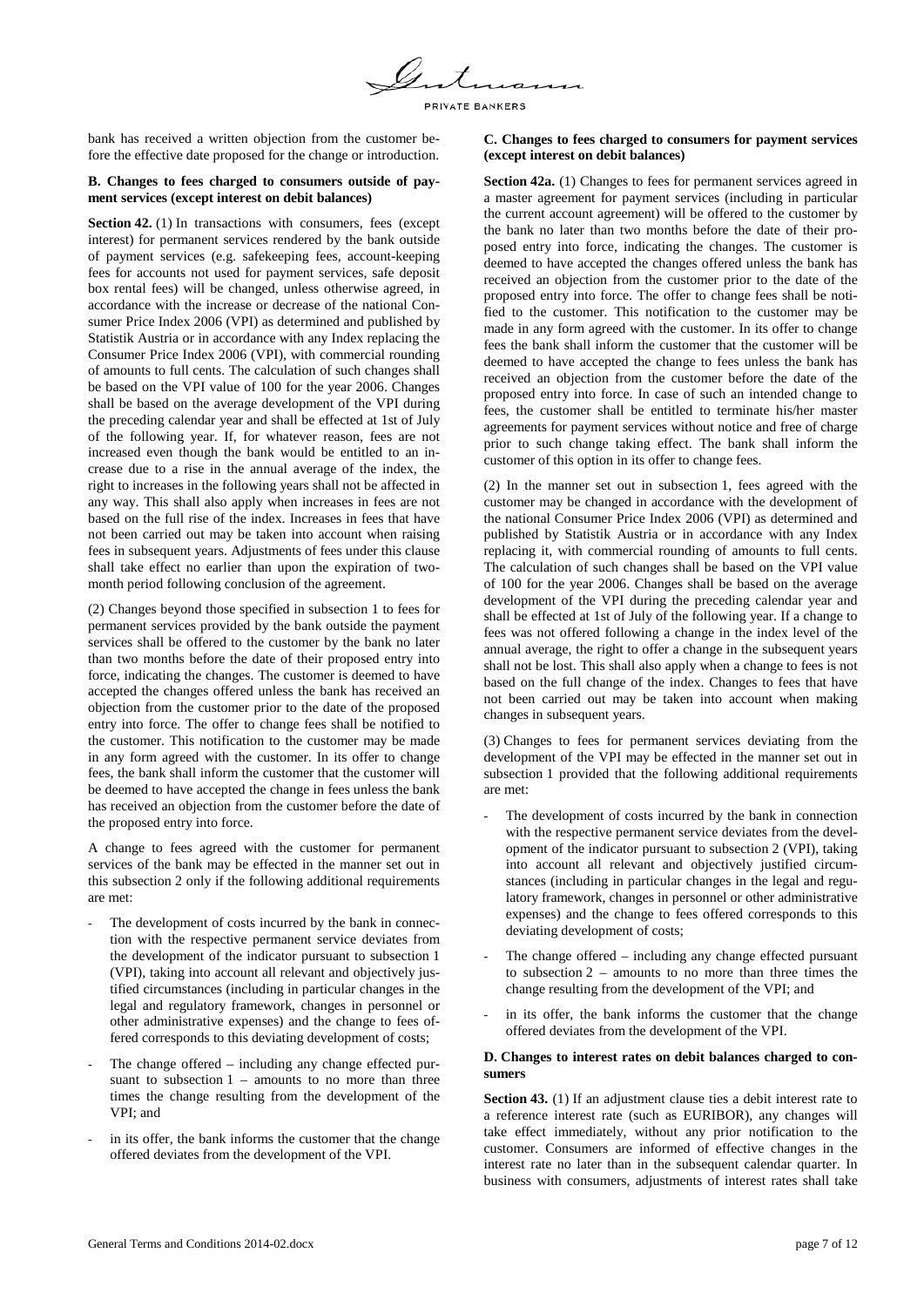PRIVATE BANKERS

effect no earlier than upon the expiration of a two-month period following conclusion of the agreement.

(2) If no adjustment clause was agreed or if the bank intends to change the debit interest rate beyond the adjustment option agreed, the bank shall offer the client a change to the interest rate no later than two months before the date proposed for their entry into force, indicating the change. The customer is deemed to have accepted the change offered unless the bank has received an objection from the customer before the date of the proposed entry into force. The offer to change the interest rate shall be notified to the customer. This notification to the customer may be made in any form agreed with the customer. In its offer to change to the interest rate, the bank shall inform the customer that the customer will be deemed to have accepted the change to the interest rate unless the bank has received an objection from the customer before the date proposed for the entry into force of the change. If the change offered affects an account used for payment services, the customer shall be informed accordingly and shall be entitled to terminate the respective master agreement without notice and free of charge prior to such change taking effect. The bank shall inform the customer of this option in its offer to change the interest rate.

A change to a debit interest rate agreed with the customer may be effected in the manner set out in this subsection 2 only if the following additional requirements are met:

- The interest rate change offered reflects the development of costs incurred by the bank in connection with the respective loan (overdraft facility or overrunning) since the conclusion of the agreement on which the current interest rate is based, with all objectively justified circumstances (including in particular changes in the legal and regulatory framework, changes in the money or capital markets, changes in refinancing costs, changes in personnel or other administrative expenses) to be taken into account;
- such an interest rate change does not exceed 0.5% points;
- in its notice offering the change the bank informs the customer that the interest rate change offered is higher than the change that would result from the adjustment clause agreed; if no adjustment clause has been agreed, the bank shall point out that the agreement on which the interest rate is based does not provide for any unilateral adjustment of the interest rate; and
- a change in the interest rate may be effected no earlier than two years after conclusion of the agreement on which the current interest rate is based.

### **E. Changes to permanent services for consumers (except interest on credit balances)**

**Section 44.** (1) Changes to permanent services to be rendered by the bank to the customer shall be offered by the bank to the customer no later than two months before their proposed entry into force, indicating the change. The customer is deemed to have accepted the changes offered unless the bank has received an objection from the customer prior to the date of the proposed entry into force. The offer to change permanent services shall be notified to the customer. This notification to the customer may be made in any form agreed with the customer. In its offer to change a permanent service, the bank shall inform the customer that the customer will be deemed to have accepted the change to the permanent service unless the bank has received an objection from the customer before its proposed entry into force. If the change offered concerns payment services, the customer shall be informed accordingly and shall be entitled to terminate the respective master agreement without notice and free of charge prior to such change taking effect. The credit institution will inform the customer of this option in its offer to change permanent services.

(2) A change to permanent services to be rendered by the bank to the customer may be effected in the manner set out in subsection 1 only if the change is objectively justified taking into account all circumstances (including in particular a change in actual customer requirements, legal and regulatory requirements, the security of bank operations, technological development or a substantial decline in the use of a service resulting in a significant impairment of cost recovery).

### **F. Changes to interest rates on credit balances paid to consumers**

**Section 44a.** (1) If an adjustment clause ties a credit interest rate to a reference interest rate (such as EURIBOR), any changes will take effect immediately, without any prior notification to the customer. Consumers are informed of effective changes in the interest rate no later than in the subsequent calendar quarter.

(2) If no adjustment clause was agreed or if the bank intends to change a credit interest rate beyond an adjustment option agreed, the bank shall offer the customer a change to the interest rate no later than two months before its proposed entry into force, indicating the change. The customer is deemed to have accepted the change offered unless the bank has received an objection from the customer before the effective date proposed. The offer to change the interest rate shall be notified to the customer. This notification to the customer may be made in any form agreed with the customer. In its offer to change the interest rate, the bank shall inform the customer that the customer will be deemed to have accepted the change in the interest rate unless the bank has received an objection from the customer before the effective date proposed for the change. If the change offered affects an account used for payment services, the customer shall be informed accordingly and shall be entitled to terminate the respective master agreement without notice and free of charge prior to such change taking effect. The bank shall inform the customer accordingly in its offer to change the interest rate.

A change to a credit interest rate agreed with the customer may be effected in the manner set out in this subsection 2 only if the following additional requirements are met:

- The interest rate change offered reflects the development of costs incurred by and reinvestment opportunities available to the bank in connection with the respective credit balance since the conclusion of the agreement on which the current interest rate is based, with all objectively justified circumstances (including in particular changes in the legal and regulatory framework, changes in the money or capital markets, changes in personnel or other administrative expenses) to be taken into account;
- such an interest rate change does not exceed 0.5% points;
- in its notice offering the change, the bank informs the customer that the interest rate change offered is higher than the change that would result from the adjustment clause agreed; if no adjustment clause has been agreed, the bank shall point out that the agreement on which the interest rate is based does not provide for any unilateral adjustment of the interest rate; and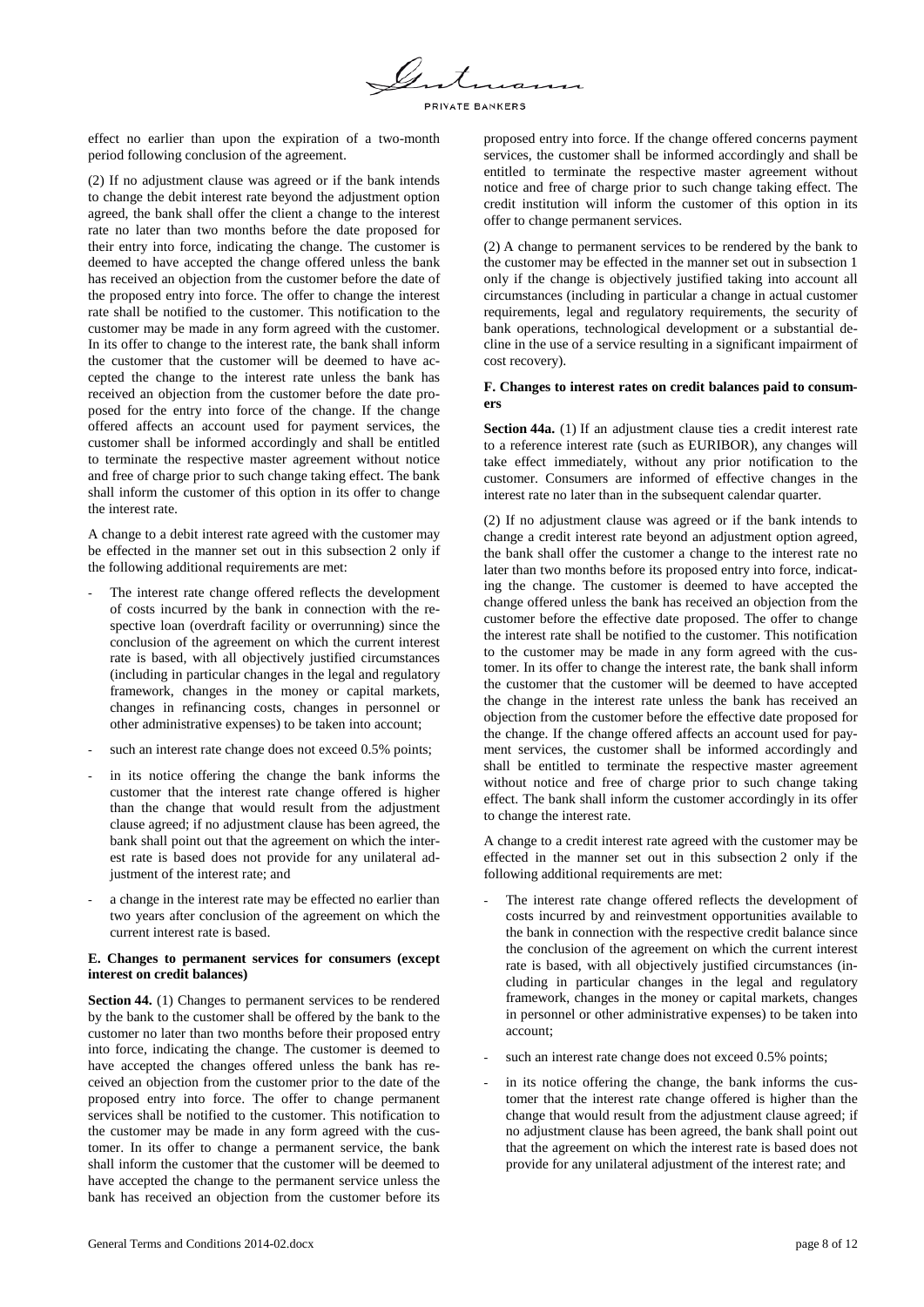

a change in the interest rate may be effected no earlier than two years after conclusion of the agreement on which the current interest rate is based.

### **D. Reimbursement of expenses by entrepreneurs**

**Section 45.** (1) Customers having that status of entrepreneurs shall bear all necessary and useful expenses, disbursements and costs incurred in connection with the business relation between them and the bank, including in particular stamp duties and legal transaction charges, taxes, postage, cost of insurance, legal counsel, collection, consultancy services in business administration matters, telecommunications as well as provision, administration and realisation or release of collateral.

(2) The bank may charge such expenses as a lump-sum amount without specifying individual amounts unless the customer expressly demands an itemised account.

# **VI. COLLATERAL**

### **A. Provision of additional collateral**

**Section 46.** (1) If in business relations with entrepreneurs circumstances occur or become known at a later date that justify an increased risk assessment of claims vis-à-vis the customer, the bank shall be entitled to demand the provision or increase of collateral within a reasonable period of time. In particular, this shall be the case if the customer's financial situation has deteriorated or threatens to deteriorate or if the collateral available has deteriorated in value or threatens to deteriorate.

(2) This shall also apply if no collateral was required at the time the claims came into existence

### **B. Bank's lien**

### **1. Scope and coming into existence**

**Section 47.** (1) The customer shall grant the bank a lien on any items and rights which come into the possession of the bank.

(2) The lien shall, in particular, also exist on all distrainable claims of the customer vis-à-vis the bank, such as under credit balances. If securities are subject to the lien, the lien shall also extend to the interest and dividend coupons pertaining to such securities.

**Section 48.** (1) The lien shall secure the bank's claims vis-àvis the customer under the business relation, including joint accounts, even if the claims are conditional or limited as to time or not yet due.

(2) The lien shall come into existence upon the bank's taking possession of the item to the extent claims pursuant to subsection 1 exist; otherwise at any future point in time when such claims arise.

### **2. Exemptions from the lien**

**Section 49.** (1) The lien shall not include items and rights which have been assigned by the customer for execution of a certain order prior to the coming into existence of the lien, such as amounts designated for the cashing of a specific cheque or honouring of a specific bill of exchange or for the execution of a specific credit transfer. This shall, however, apply only as long as such assignment is effective.

(2) Notwithstanding the existing lien the bank will carry out dispositions of the customer regarding credit balances on current accounts in favour of third parties as long as the customer has not received a notification from the bank of the assertion of the lien. Distraint of the credit balance shall not be considered a disposition by the customer.

(3) Furthermore, the lien shall not include assets which the customer has disclosed in writing to the bank as escrow assets prior to the coming into existence of the lien or which have come into the possession of the bank without the customer's will.

### **C. Release of collateral**

**Section 50.** Upon the customer's request the bank will release collateral to the extent it has no justified interest in keeping it as security.

### **D. Realisation of collateral**

### **1. Sale**

**Section 51.** Collateral having a market price or stock exchange price shall be realised by the bank in compliance with the relevant statutory provisions by being sold at such a price in the open market.

**Section 52.** Collateral not having a market price or stock exchange price shall be assessed by an expert commissioned by the bank. The bank shall notify the customer of the result of the assessment and at the same time ask the customer to nominate a party interested in purchasing the same within a reasonable period of time who will pay at least the assessed value as purchase price to the bank within such period. If the customer fails to nominate an interested party within such period or if the purchase price is not paid by the interested party nominated, the bank shall irrevocably be entitled to sell the collateral in the name of the customer for not less than the assessed value The proceeds from the sale shall be used for redemption of the secured claims, with the customer being entitled to the surplus, if any.

# **2. Realisation by enforcement and out-of-court auction**

**Section 53.** The bank shall also be entitled to realise the collateral by enforcement or - if it has no market price or stock exchange price - to sell it at an out-of-court auction**.**

# **3. Collection**

**Section 54. (1)** The bank shall be entitled to terminate and collect claims of any kind provided to it as collateral (including securities) at the time the secured claim becomes due. Prior thereto it shall be entitled to collect a claim serving as collateral when it becomes due. In case of an imminent loss in value of a claim serving as collateral the bank shall be entitled to terminate the same already before it becomes due. To the extent possible the customer shall be informed thereof in advance. Amounts collected prior to the due date of the secured claim shall serve as pledge instead of the claim collected.

(2) The provisions under subsection 1 shall not apply to wage and salary claims of consumers which have been provided as collateral for claims not yet due.

### **4. Admissibility of realisation**

**Section 55.** Even if the purchaser does not immediately pay the purchase price in cash, the bank shall be entitled to realise the collateral nevertheless provided that no or no equivalent offer for immediate payment in cash has been made and payment at a later point in time is secured.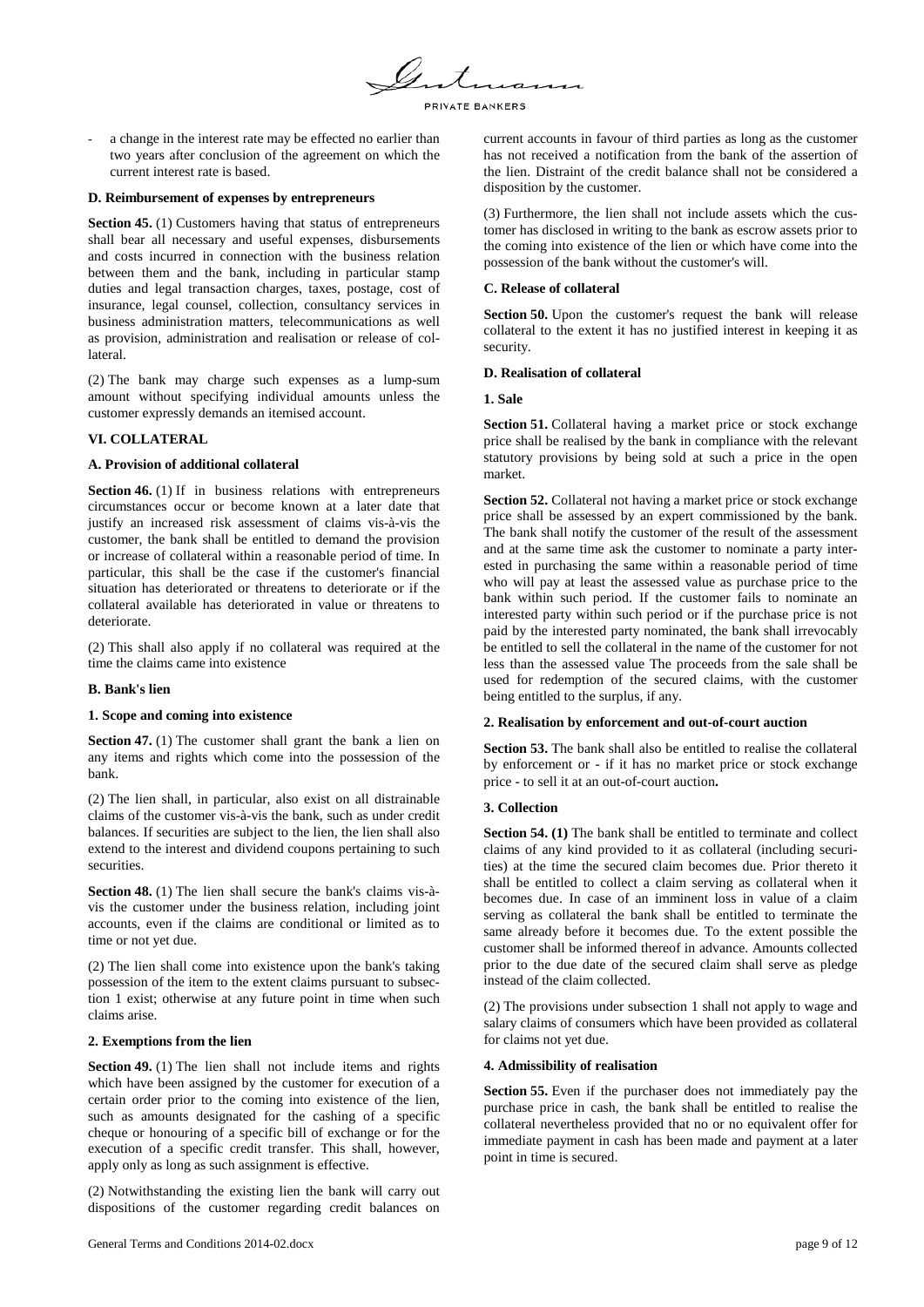

### **E. Right of retention**

**Section 56.** The bank shall be entitled to retain services to be rendered by it to the customer due to claims arising out of the business relationship even if they are not based on the same legal relationship. Sections 48 and 49 shall apply accordingly.

# **VII. OFFSETTING AND CREDITING**

### **A. Offsetting**

### **1. By the bank**

**Section 57.** (1) The bank shall be entitled to offset all of the customer's claims to the extent they are distrainable against all liabilities of the customer vis-à-vis the bank.

(2) Notwithstanding the existing right to offset, the bank shall carry out dispositions of the customer in favour of third parties regarding credit balances on current accounts as long as the customer has not received an offsetting statement. Distraint of the credit balance shall not be considered a disposition by the customer.

### **2. By the customer**

**Section 58.** The customer shall be entitled to offset his/her liabilities only if the bank is insolvent or if the claim of the customer is related to his/her liability or has been ascertained by court decision or recognised by the bank.

## **B. Crediting**

**Section 59.** Notwithstanding the provisions of Section 1416 ABGB (Austrian General Civil Code) the bank may initially credit payments to accounts payable to the bank to the extent no collateral has been provided for the same or if the value of the collateral provided does not cover the claims. In this respect it is irrelevant at what time the individual claims have become due. This shall also apply to a current account relationship.

### **SPECIAL TYPES OF BUSINESS TRANSACTIONS**

# **I. TRADE IN SECURITIES AND OTHER ASSETS**

### **A. Scope of application**

**Section 60.** The terms and conditions under Sections 61 to 65 shall apply to securities and other assets even if these are not securitised.

### **B. Type of execution**

**Section 61.** (1) In general, the bank executes customer orders for the purchase and sale of securities as commission agent.

(2) However, if the bank agrees on a fixed price with the customer, it concludes a purchase agreement.

(3) The customer hereby gives his/her consent to the bank's execution policy, under which the bank - in the absence of other instructions - will execute the customer's orders. The bank shall inform the customer of any material changes to its execution policy.

(4) The bank may also execute orders for the purchase and sale of securities in part if the market situation does not allow that they be carried out in full.

### **C. Practices at the place of execution**

**Section 62.** The statutory provisions and market practice applicable at the place of execution shall apply to the execution of an order.

### **D. Time of execution**

**Section 63.** If an order that is to be executed on the same day has not been received early enough to be executed on that day within the scope of ordinary workflow, its execution shall be scheduled for the next trading day.

### **E. Insufficient coverage**

**Section 64.** (1) The bank shall be entitled to refrain from executing transactions in securities in whole or in part if sufficient coverage is not available.

(2) However, the bank shall be entitled to execute such securities transactions if it is not apparent to the bank that the customer wants the order to be executed only on the condition that coverage is available.

(3) If the customer does not provide coverage despite being asked to do so, the bank shall be entitled to enter into a closing transaction for the customer's account at the best possible price.

### **F. Transactions abroad**

**Section 65.** If a customer receives a credit from the bank for securities held by a third-party custodian (safekeeping of securities abroad), the customer's claim towards the bank shall correspond to the share held by the bank for the account of the customer in the overall portfolio of equivalent securities held abroad by the bank on behalf of all its customers according to the relevant statutory provisions and market practices.

### **G. Transactions in stocks**

**Section 66.** In case of transactions in stocks the physical securities of which are not being traded yet the bank shall neither be liable for the issuance of the securities on the part of the joint-stock company nor for the possibility of exercising the shareholders' rights prior to the issuance of the securities

# **II. SAFEKEEPING OF SECURITIES AND OTHER ASSETS**

### **A. Safekeeping of securities**

**Section 67.** (1) The bank shall be entitled to place securities deposited with it in the beneficiary's securities account.

(2) The bank is hereby expressly authorised to keep securities issued in Austria abroad and securities issued abroad in Austria. Likewise it shall be authorised to cause registered securities issued abroad to be registered in the name of the domestic depositary or in that of the nominee of the foreign depositary ("nominee").

(3) Vis-à-vis an entrepreneur the bank shall be liable only for careful selection of the third-party depositary.

### **B. Redemption of shares, renewal of coupons, drawing, termination**

**Section 68.** (1) The bank shall ensure detachment of due interest coupons, profit participation certificates and dividend coupons and collect their countervalue. The bank shall procure new interest coupons, profit participation certifications and dividend coupons without specific instruction.

(2) Drawings, terminations and other comparable measures in respect of the securities held in safekeeping shall be monitored by the bank insofar as they are published in the official gazette "*Amtsblatt zur Wiener Zeitung*" or in "*Mercur, Authentischer Verlosungsanzeiger*". The bank shall redeem drawn and terminated securities as well as interest coupons, profit participation certificates and dividend coupons.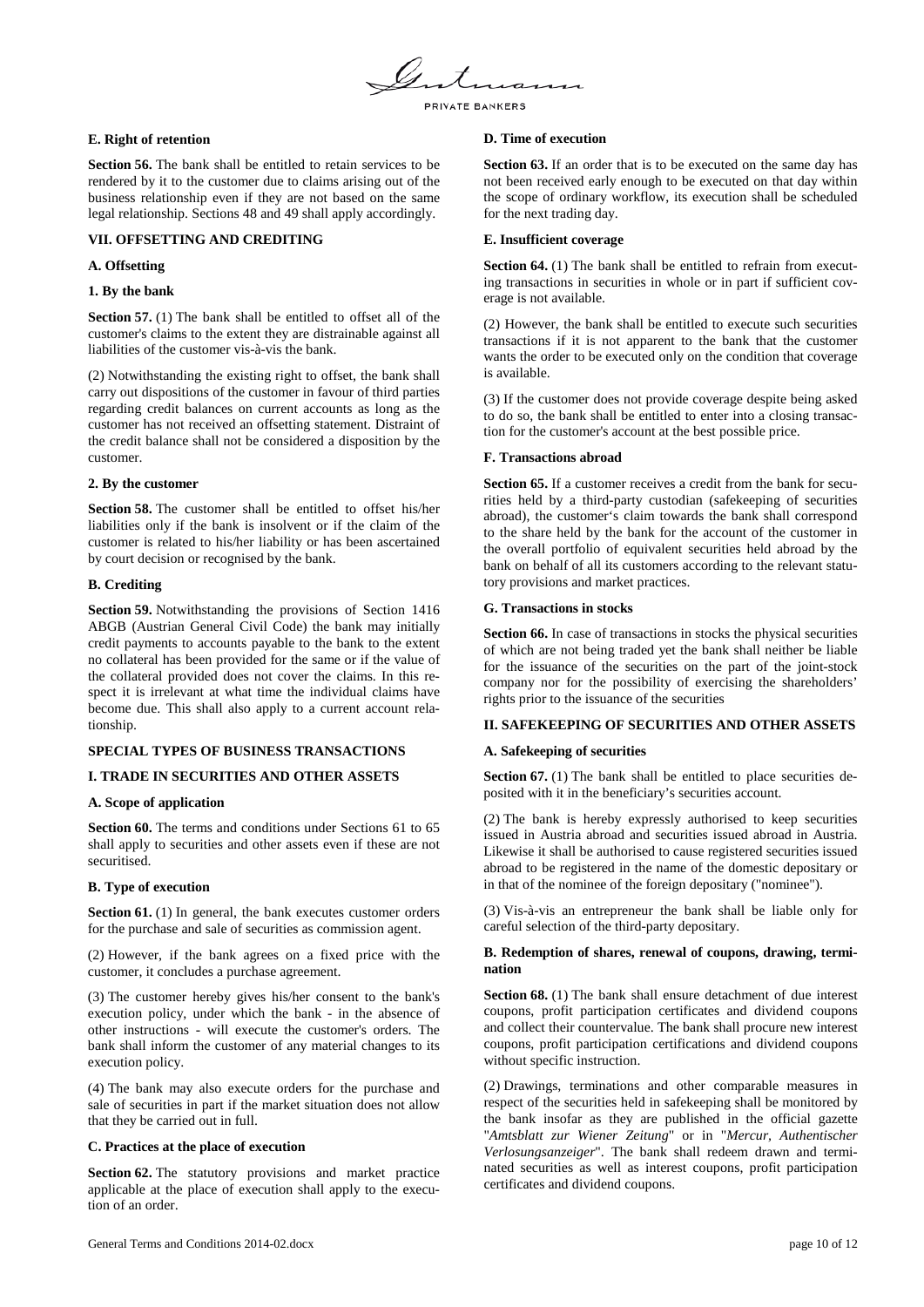

(3) In case of securities deposited with a third-party depositary, the same shall assume the obligations described in subsections 1 and 2 above. In case of securities held abroad the bank shall not be obliged to inform the customer about the numbers of the securities credited and in particular of securities redeemable by drawings. The bank shall then determine by drawing what customers are to be allotted the securities drawn. If, however, numbers of securities redeemable by drawings are advised, they shall be relevant only to the drawing and redemption and only for as long as this is the practice abroad. If, according to the practice abroad, the collection amounts of the drawn securities would have to be distributed pro-rata and if, in doing so, it would not be possible to represent the remaining parts for individual customers in securities, the customers whose securities are to be redeemed shall be determined by means of a drawing.

### **C. The bank's obligation to examine**

**Section 69.** The bank shall examine whether Austrian securities are affected by public notification procedures, payment stops and the like on the basis of the Austrian documents available to it once, namely on the occasion of delivery of the securities to the bank. The examination regarding invalidation procedures for securities lost or stolen shall likewise be carried out upon delivery.

#### **D. Notification of conversion or other measures**

**Section 70.** In case of conversion, capital increase, capital reduction, merger, exercise or realisation of subscription rights, request for payment, grouping, change, exchange/conversion offer, coupon increase or other important measures regarding securities the bank shall, to the extent a respective notification has been published in the official gazette "*Amtsblatt zur Wiener Zeitung*" or communicated in time by the issuing house or the foreign depositary, try to notify the customer thereof. If the customer fails to provide instructions in time, the bank shall act to the best of its knowledge by taking into account the customer's interests and, in particular, realise rights which would otherwise forfeit at the latest point in time possible.

### **III. TRADE IN FOREIGN EXCHANGE AND FOREIGN CURRENCY**

#### **A. Type of execution**

**Section 71.** The bank shall conclude a purchase agreement with the customer on foreign exchange and foreign currency. If it is agreed that the bank acts as commission agent for the customer, the provisions on commission transactions contained in the section on trade in securities shall apply accordingly. In case the bank contracts in its own name no express notification pursuant to Section 405 UGB (Austrian Commercial Code) shall be required.

## **B. Forward transactions**

**Section 72.** (1) In case of forward transactions, the bank may ask the customer at a reasonable date before the due date to furnish evidence that the amount owed by the customer will be received in the agreed account in time. If such evidence is not provided or if due to other circumstances it is obvious that the customer will not fulfil his/her obligations, the bank shall be entitled to conclude a closing transaction at the best possible price already prior to the agreed due date.

(2) Even without prior agreement the bank shall be entitled to demand coverage for the risk of loss if according to the opinion of an expert such risk has increased or if the assets situation of the customer has deteriorated. Unless otherwise agreed coverage shall be provided in cash. The bank shall hold a lien on the assets deposited as coverage. If the customer fails to provide coverage, the bank shall be entitled to conclude a closing transaction at the best possible price.

(3) If the bank concludes a closing transaction pursuant to subsections 1 or 2, any resulting price difference shall be debited or credited to the customer, respectively. Any and all expenses incurred in connection therewith shall be borne by the customer.

### **IV. FOREIGN CURRENCY LOANS**

**Section 73.** Foreign currency loans shall be paid back in the currency in which they were granted by the bank. Payments made in other currencies shall be considered security payments unless the bank informs the customer that they will be used for redemption of the loan. The bank shall also be entitled to convert an outstanding debit balance in a foreign currency into Austrian currency upon notification of the customer if

- due to statutory or other circumstances for which the bank is not responsible refinancing in the foreign currency is no longer possible, or
- the entire loan is due for repayment and is not repaid despite a reminder, or
- in business relations with entrepreneurs, the credit risk increases due to exchange rate movements in the foreign currency and the bank does not receive sufficient security within a reasonable period of time.

# **V. COLLECTION, DISCOUNT BUSINESS, BILL OF EXCHANGE AND CHEQUE OPERATIONS**

### **A. Scope of application**

**Section 74.** These terms and conditions shall apply to bills of exchange, cheques and other collection documents (such as commercial instructions and certificates of obligation).

#### **B. Collection or negotiation of documents**

**Section 75.** In principle, such documents shall be accepted by the bank for collection unless negotiation (discounting) of the same has been agreed upon.

## **C. Timeliness of orders**

**Section 76.** Orders for collection shall be received so much in advance that they may be carried out in the ordinary course of business without making use of special means of express handling.

### **D. Rights and obligations of the bank**

**Section 77.** In case of discounting as defined under Section 39 (2) and (3) the bank shall be entitled to debit the seller with the full nominal amount plus all expenses incurred by the bank; in case of documents denominated in foreign currency the customer shall also bear the exchange risk.

**Section 78.** In the events stated above as well as in case of redebits of "subject to collection" credits (Section 39), the claims under the law on securities for payment of the full amount plus ancillary expenses vis-à-vis the customer and any party obligated under the document shall remain with the bank until coverage of the debit balance resulting from such redebit.

**Section 79.** The bank may ask the customer to transfer the claim on which the document or acquisition of the same by the customer